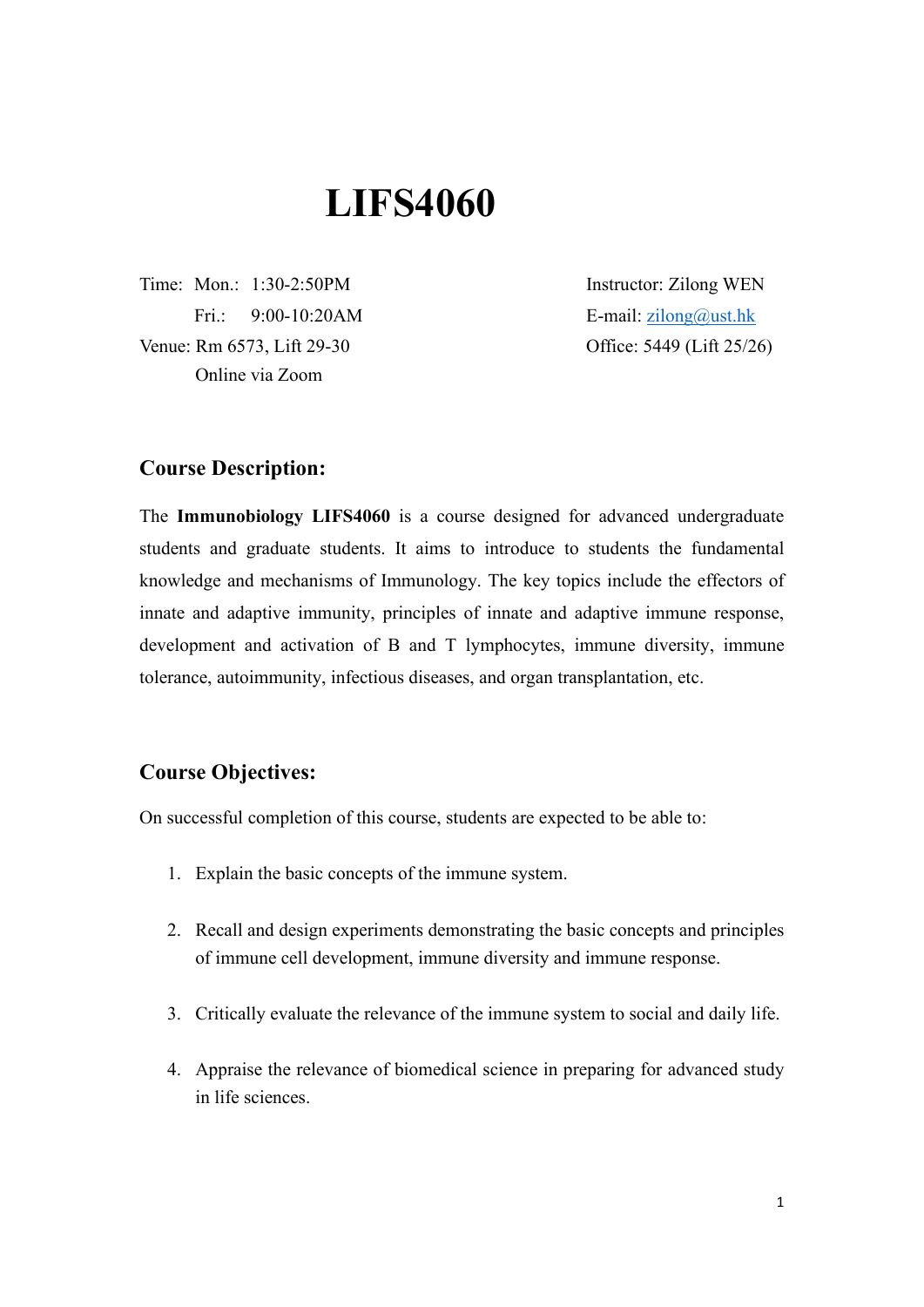# **Course Schedule:**

| Date   | Topic                                                      | <b>Book</b>    |
|--------|------------------------------------------------------------|----------------|
|        |                                                            | (Kuby)         |
|        |                                                            | Chapter        |
| 7 Feb  | Cells and Organs of Immune System I                        | 1              |
| 11 Feb | Cells and Organs of Immune System II                       | $\overline{2}$ |
| 14 Feb | Innate Immunity: Complement System & Phagocytosis I        | 5              |
| 18 Feb | Innate Immunity: Complement System & Phagocytosis II       | 5              |
| 21 Feb | Antigen and Antibody Structure                             | 13, 20         |
| 25 Feb | Antigen and Antibody Structure                             | 13, 20         |
| 28 Feb | Immune Diversity: Organization & Expression of Antibody I  | 3, 7, 10       |
| 4 Mar  | Immune Diversity: Organization & Expression of Antibody II | 3, 7, 10       |
| 7 Mar  | Generation, Activation, & Differentiation of B Cells I     | 10, 12         |
| 11 Mar | Generation, Activation, and Differentiation of B Cells II  | 10, 12         |
| 14 Mar | Tutorial                                                   |                |
| 18 Mar | <b>Mid-term Exam: 9:00-10:30AM</b>                         |                |
| 21 Mar | Major Histocompatibility Complex & Antigen Presentation I  | 8              |
| 25 Mar | Major Histocompatibility Complex & Antigen Presentation II | 8              |
| 28 Mar | T Cell Receptors                                           | 3, 7           |
| 1 Apr  | T Cell Maturation & Tolerance I                            | 7, 9           |
| 4 Apr  | T Cell Maturation & Tolerance II                           | 7, 9           |
| 8 Apr  | T Cell Differentiation & Activation                        | 11             |
| 11 Apr | Cytokine, Leukocyte Activation & Migration I               | 4, 14          |
| 22 Apr | Cytokine, Leukocyte Activation & Migration II              | 4, 14          |
| 25 Apr | Allergy, Hypersensitivities, & Chronic Inflammation        | 15             |
| 29 Apr | Tolerance, Autoimmunity, & Transplantation                 | 16             |
| 6 May  | Infectious Diseases & Immunodeficiency Disorders           | 17, 18         |
|        | To be announced                                            |                |